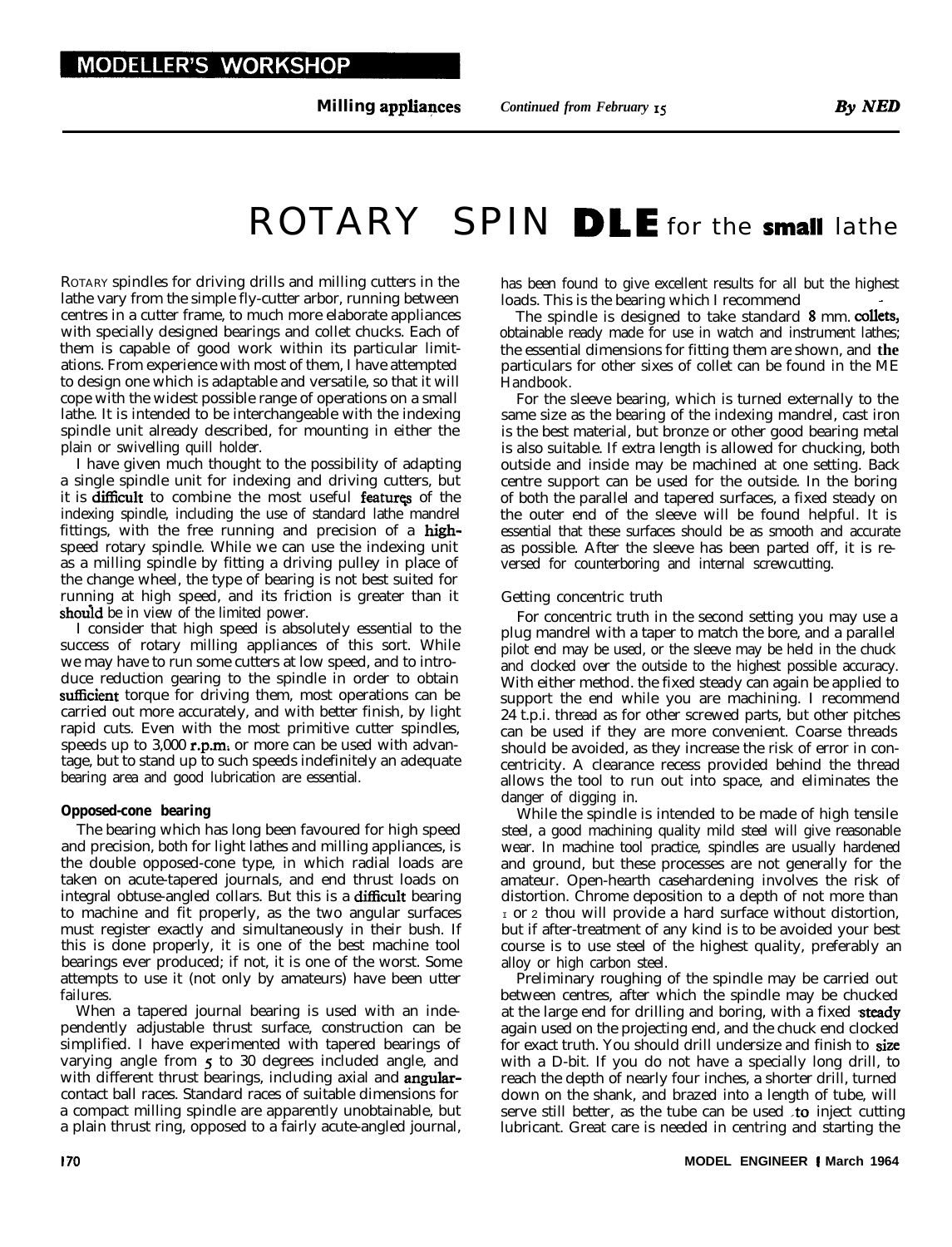

### MODEL ENGINEER | March 1964

 $|71$ 

Ñ